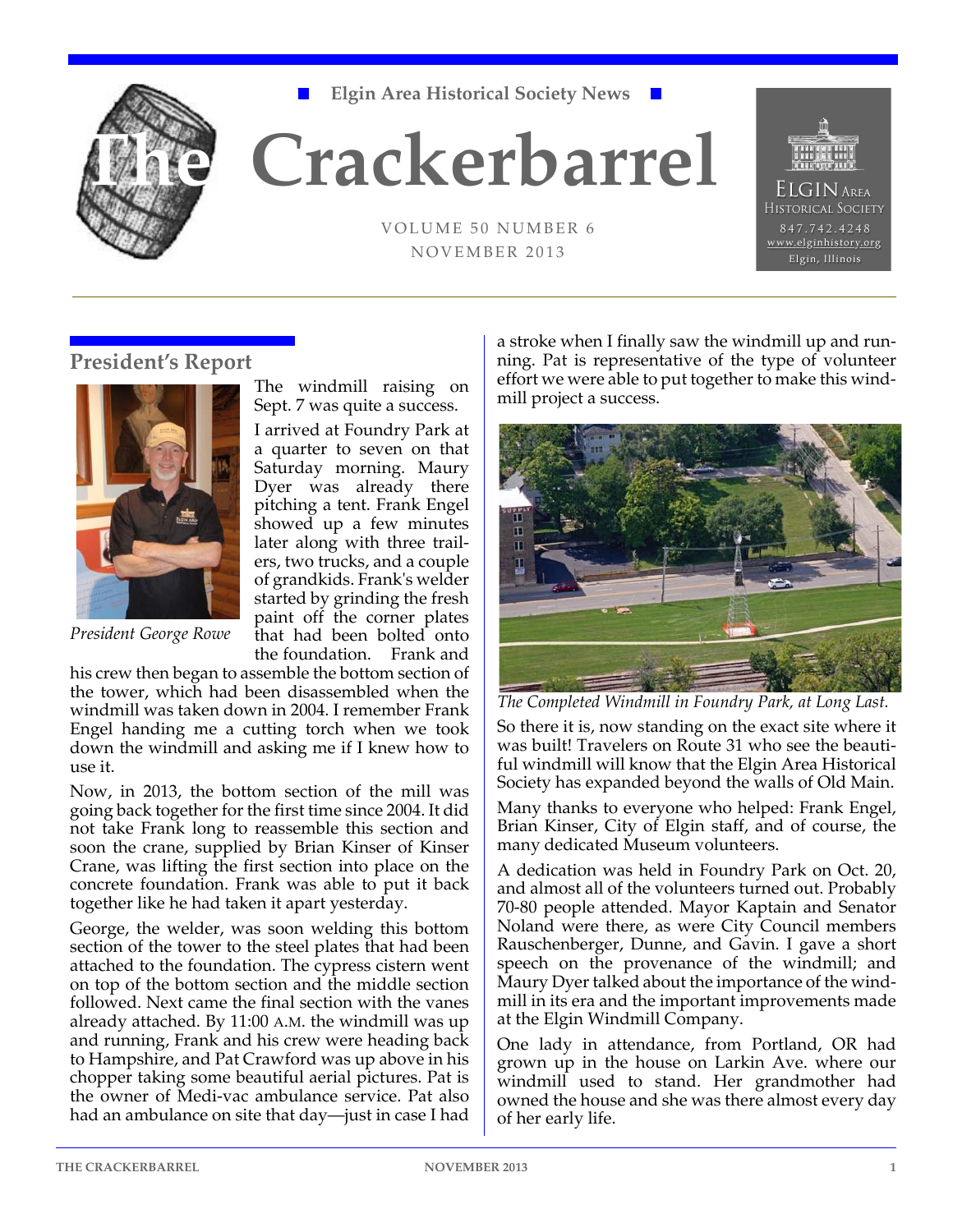## **The Crackerbarrel**

Published bimonthly by the Elgin Area Historical Society 360 Park Street, Elgin, IL 60120 Phone 847‐742‐4248 e‐mail: elginhistory@foxvalley.net

#### pag

**President:** George Rowe **Vice President:** Terry Gabel **Secretary:** Laura Stroud **Corr. Secretary:** Ricky Harris **Treasurer:** William Briska

## rac

**Editor:** Rebecca Marco The Crackerbarrel welcomes reader contributions. **Next deadline December 20, 2013**

#### *Finally* Visit our website www.elginhistory.org

Opinions expressed herein are not necessarily those of the Society's Board of Directors. ©2013 Elgin Area Historical Society. All rights reserved.

After a couple of short speeches, we had Mayor Kaptain, Senator Noland, and Frank Engel do the "ribbon cutting." When the ribbon was cut, we released the governor on the windmill, and it began workin' the wind! What a beautiful sight!



*Doug Tomsha, George Rowe and Bill Briska put up the signage for the windmill.*

## **Welcome New Members!**

- **Laura Anderson Family**
- **Mike Bailey Family**
- **Stephen Blackwell Family**
- **Mike Delehoy Family**
- **Joseph Miechle**
- **Beth Nawara Family**
- **Barry Roberts**
- **Sara Russell**

## **Program Schedule for 2013**

*David Nelson, Program Chair*

Check the website for the latest details. http://www.elginhistory.org/events.html

#### **November 9, 6‐10 P.M.**:**Annual Benefit/ Silent Auction/General Meeting.**

**Elgin History Museum, 360 Park St., Elgin, IL Program: Captain Henry Detweiller on The Role of Steamboatinʹ in the Union Victory! with Brian Ellis** \$35 Members/\$45 Non‐Members, advance tickets required. Based on the pilot's logs of Captain Detweiller, Brian "Fox" Ellis immerses the audience in the vital, though unsung, role of steamboats in the siege of Vicksburg, the capture of Natchez, and the horrors of Shiloh. Captain Henry Detweiller delivered troops and supplies during the Civil War, was a friend of Lin‐ coln and rival of Mark Twain. Fox brings these stories to life in a first person monologue that shares this important chapter of river history.

## **November 13, 2013, 7 P.M. Preserving Elgin Bungalows Elgin History Museum**

Historian Steve Stroud and architect Eric Pepa will discuss bungalow styles and provide examples of the more than 2,000 bungalows built between 1910 and 1946 in Elgin. We are working with Neighborhood Housing Services and Landmarks Illinois and the City of Elgin to create awareness of Elginʹs architecture with a focus on bungalows. There is also interest in establishing a Bungalow Historic District, where bun‐ galow owners can opt‐in to the historic district and qualify for city preservation grants.

#### **December 7, 1‐3 P.M.: Annual Holiday Tea**

**A Christmas Musical** with Rise Jones, Soprano; Betty Volkening, Violinist; and David J. Nelson, Pianist. At 1:30 p.m. Rochelle Pennington presents "An Old Fash‐ ioned Christmas." Refreshments provided!

#### **January 20, 2014, 7 P.M. Gail Borden Public Library Preserving Elgin Bungalows**

The Preserving Elgin's Bungalows program (see Nov. 13 event description above) will be presented again at Gail Borden Library on Jan. 20.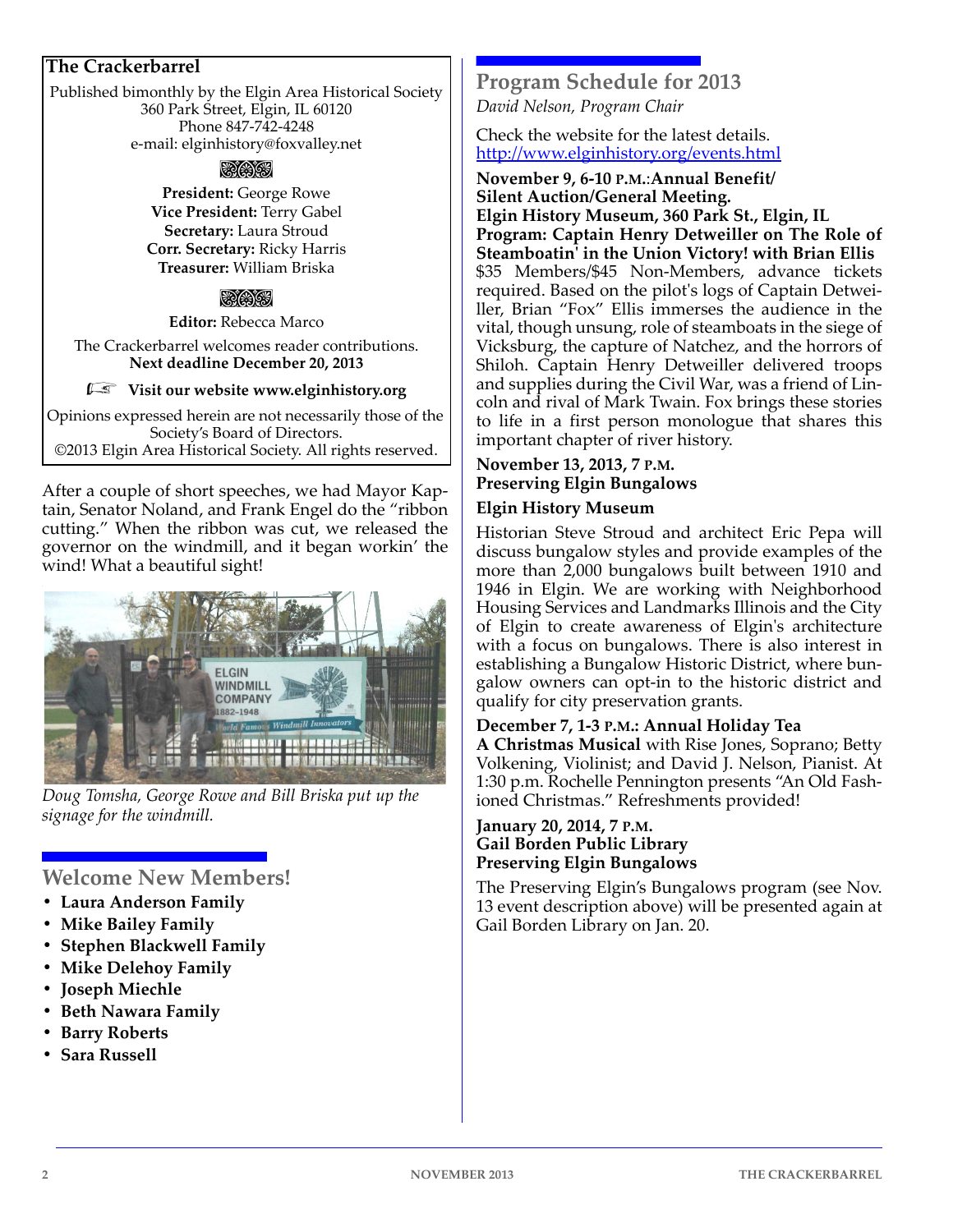## **Thank You Donors!**

Many thanks to all of the people interested in preserv‐ ing Elgin history. The Society is involved in a few ongoing projects including the Elgin Windmill Project, the Elgin African American History Project, the Cou‐ rier News Project, and the Annual Board Fundraiser.

## **African‐American History Project**

- **Dannyʹs Pizza**
- **Ann Kohl**
- **Barry Danielson**
- **Wesley Foell**
- **Nancy Johnston**
- **Rise Jones**
- **Carl and Chris Missele**
- **Fred Steffen**

## **Windmill**

- **Brian Anderson**
- **James and Sara Ellen Anderson**
- **Chuck Bell**

## **Board Fundraiser**

- **Brian Anderson**
- **Joseph and Lois Bendick**
- **Terry Gabel and Sue Brigham**
- **Janet and Gordon Burkart**
- **Martin and Mary Gregory**
- **Aubrey and Rachel Neville**
- **Mary Robert**
- **Steve and Laura Stroud**

## **Courier News Project**

- **David Siegenthaler**
- **Elgin Genealogical Society for a Bowser Grant**
- **Jerri and Ken Barnhart**
- **James and Sara Ellen Anderson**

**General William Lynch, Civil War Hero Part 2**

#### *David Siegenthaler*

After Colonel William Lynch's release from the Con‐ federate prison in October 1862, he received an order to recruit and reorganize his regiment. From January to June 1863 he was in command of Camp Butler, near Springfield, which held Confederate prisoners. Then his regiment was sent to Cairo, Illinois, and its compa‐ nies were scattered for duty in various places for the remainder of the year.

In early 1864 William and his regiment were sent to Mississippi to help General Sherman with his raid on Meridian. On March 5, 1864, at Canton, Mississippi, while returning from the Meridian raid, Colonel William Lynch was put in command of the First Brigade. He was thus an acting Brigadier General a week before his 25th birthday.

In March 1864 William's brigade became part of the disastrous Red River Campaign, meant to re‐establish federal authority in Texas. As they made their way up the Red River in Louisiana, they were involved in con‐ tinual conflicts. The Union forces eventually had to retreat and the final battle of this campaign took place at Yellow Bayou, Louisiana. Here, on May 18, 1864, William was leading a charge of his men against the enemy when his leg was shattered by a musket‐ball, which struck him just below the knee. He was lifted off his horse and carried back to the boats. William later would say, "I had seen so many legs amputated with‐ out sufficient cause that I was determined not to lose mine. When they put me on the table, I gave my revolver to my orderly and told him to shoot the surgeon if he tried to take off the leg." William was sent home to Elgin, and was not able to leave his house for months. Though credited with participating in two later battles, he would never take the field again, per‐ forming mostly recruiting duty until the close of the war.

William was sorry afterward he had not permitted the amputation. Though he had been wounded six times before, the bullet received at Yellow Bayou was the only one from which he could not recover. It ended his war service, was a constant source of pain and would eventually cause his death a dozen years later.

In 1865, following the war, William joined the Fenians (Irish Republican Brotherhood) in a futile plan to invade Canada. In 1867 he was commissioned Captain in the Regular Army and received the rank of Brevet Colonel for his "gallant and meritorious services" at Yellow Bayou. By 1869 his wound was impairing his health so much that medical authorities advised him to resign his commission and move to a better climate. At this point his constitution was so fragile that an amputation was out of the question. In December 1870 William was retired from active service with the rank of Brigadier General. A law of Congress soon after reduced him and others to the rank of Colonel, but in a personal interview with President Grant, his former commander, his rank of Brigadier General was restored.

Although William did not graduate at Notre Dame, he received the honorary degree of Bachelor of Arts in 1865. He was admitted to the bar in 1871 and practiced law with his brother‐in‐law, Eugene Clifford. In 1872 he was elected to the Elgin City Council and served two terms. In 1873‐74 he was a member of the school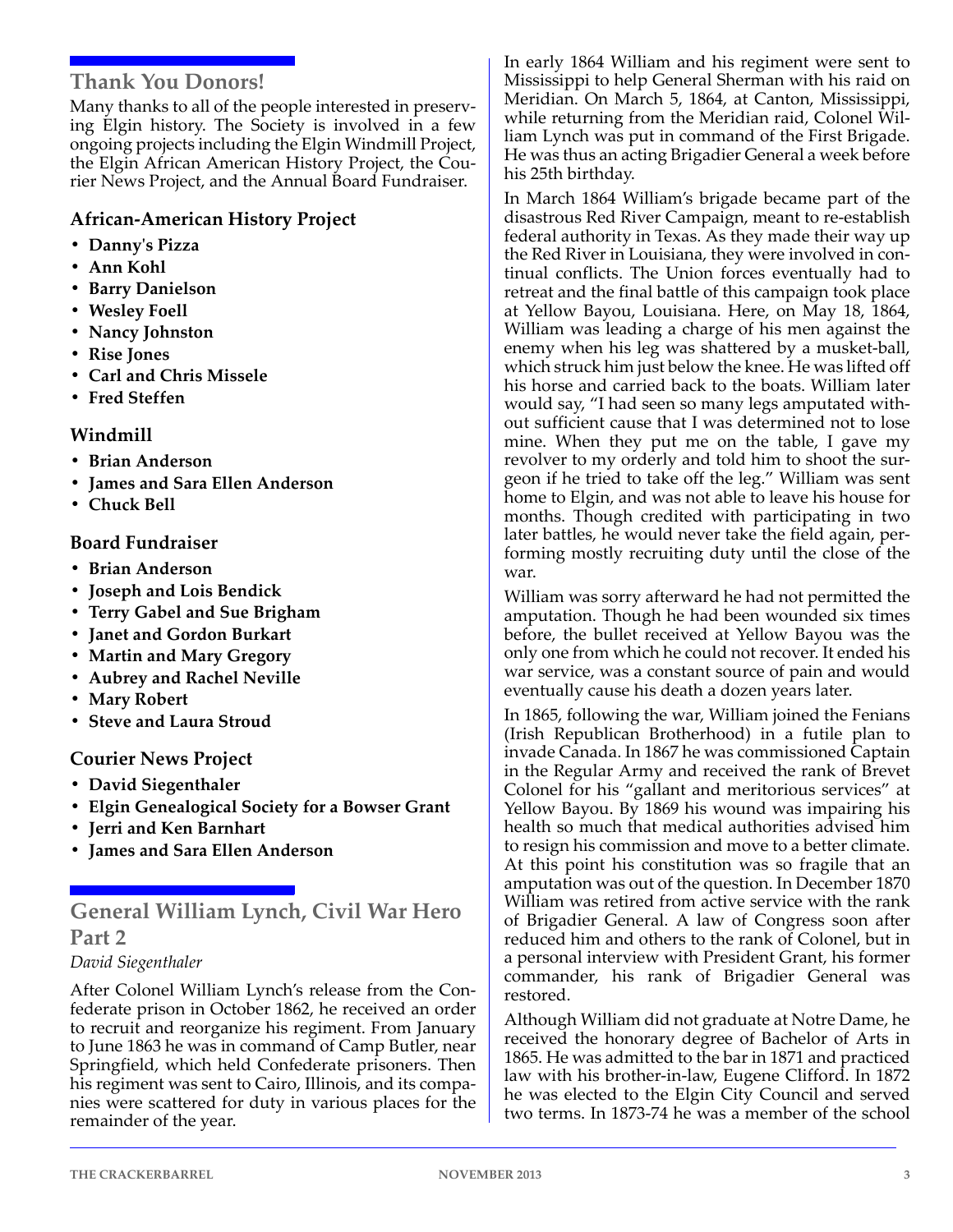board, serving one year as president. He became an officer of the Elgin Mining Company, in which he lost a substantial amount of money. In September 1876 he went to Kansas for his health, intending to buy land. By December his health was declining and his wife Julia went to Kansas to be with him. William passed away in Fort Larned, Kansas, on December 29, 1876, at age 37. His body was returned to Elgin and buried in Channing Street Cemetery. His remains were re‐ interred at Bluff City Cemetery in 1914.

In January 1863 William married Julia Clifford and they had six children: Clifford (1863‐91); William (1865‐1942); Eugene (1867‐88); Mary (1870‐1948); Katie (1872‐88); and Margaret (1874‐94). Julia died in May 1879 at age 39, leaving their six young children, ages four to fifteen, as orphans.

In the summer of 1863 William and Julia moved into a 2‐story brick home at 35 Leonard Street. This home is still standing and is the subject of some interesting but unverified stories. One is that it was presented to Wil‐ liam by the citizens of Elgin upon his return from the Civil War in appreciation of his heroic service. In July 1863 the property was sold by Charles Stevens to Wil‐ liam for \$2,000. It may be that William could not pay the entire amount at the time and received a loan from W.C. Kimball. About three months later Kimball deeded the property to William for \$400, presumably the amount of the loan. In October 1862 William had returned to Elgin, a celebrated war hero just released from a Confederate prison. Three months later he married Julia and was ready to start a family. Perhaps there was a fundraising effort to help establish the couple in a home of their own.



*The Lynch Home, 35 Leonard Street*

In the spring of 1865 W.C. Kimball and his family, according to information provided by his family in the 1870s, moved into the Lynch home and remained there two years. This would have coincided with the end of the war, when William returned home a dis‐ abled man who faced an uncertain future and whose wife was carrying their second child. Perhaps Kimball, who had built and lived in the Waverly House hotel prior to that, had moved in with the Lynches as a cour‐ tesy. In August 1865 in Galena, General Ulysses S. Grant was presented with a home. When he became president, this fact became widely known and part of the lore of the returning Civil War hero. Perhaps, over time, the story was mistakenly applied to Elgin's Civil War hero, too.

A second unverified story regarding this home is that General Grant, William's former commander, visited him here—or that "Grant slept here," as recent real estate ads claim. It is certainly plausible. Grant lived in Galena prior to being elected President in 1868 and he would have taken the train through Elgin en route to and from Galena. The Lynch home was only a short distance from the west side passenger depot on South Crystal Street. Many years later a neighbor, who would have been a young girl at the time, claimed to have remembered the visit. Though Grant visited Elgin while he was President in 1870, the only sitting President to ever visit Elgin, he was here only to tour the watch factory and did not go to the west side of town. Grant also twice stopped briefly at Elgin's west side depot after his presidency, but William had passed away by then.

Another unverified claim is that this is the oldest exist‐ ing home in Elgin. This is also certainly possible. It was built about 1840 or soon thereafter. The original land owner was W.C. Kimball, who owned much real estate on Elgin's west side, including a stone quarry along Highland Avenue. One theory is that his stone quarry was just south of Highland between Jackson and Lynch streets, where there seems to be evidence of mining. Kimball may have hired stonemason Charles Stevens to work the quarry. Stevens may have built the brick home on the top of the hill immediately west of the quarry in the early 1840s. In 1846 Kimball sold the property to Stevens for \$300. A sketchy 1846 map of Elgin, perhaps the earliest city map, depicts several structures and the only one still standing is this home. The Elgin Township Assessor's database gives the year built as 1840. Though the Assessor's "year built" date is often just an estimate, there doesn't appear to be any other home in Elgin with such an early date. The home originally faced Lynch Street (named for William some time prior to 1875) and is located on the summit of one of the highest hills in Elgin. The accom‐ panying photo of the home was taken looking south from Highland Avenue in the summer of 1877, only months after William died.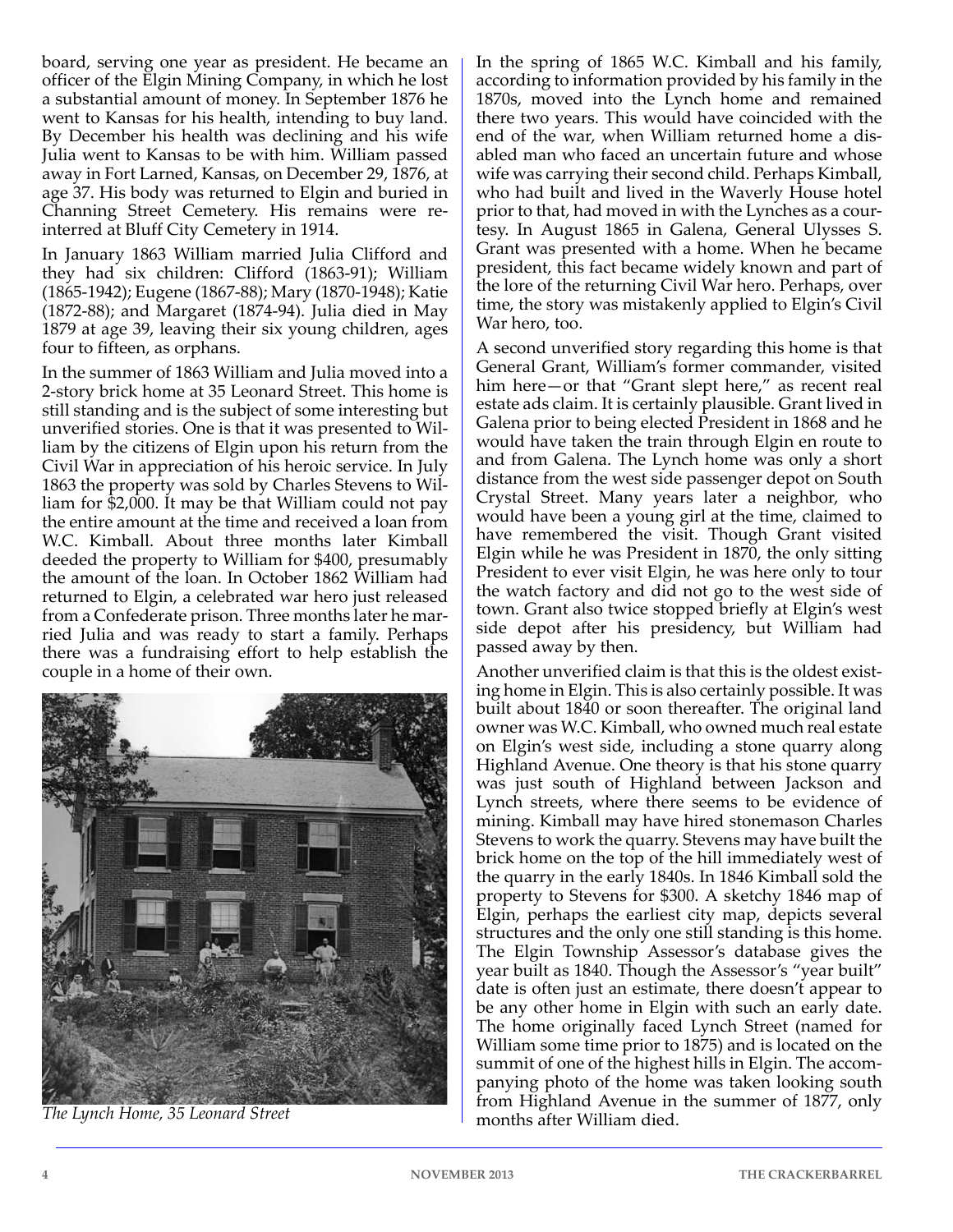*Acknowledgements: Mike Alft's newspaper columns; "Notre Dame Scholastic," Nov. 18, 1899; Ken Gough's "Elgin Area Civil War Soldiers" database and newspaper references; Steve Stroud's deed research; various other sources, including censuses, newspaper articles and the Internet.*

## **Parlasca's Inspiration: Francis M. Cayou and the 1913 "Hiawatha"**

## *Richard Renner, Board Member*

Carl Parlasca always insisted that his inspiration for Elgin's Hiawatha pageant had been Hiawatha perfor‐ mances under Francis Cayou in Chicago. The 100th anniversary of Cayou's Hiawatha is an opportunity to recall the events that set an Elgin accountant on the road to becoming "Injun Par."

Carl Parlasca had been born in Elgin in 1882, the son of German immigrants. His brothers had been satisfied with conventional business careers, but by 1913 Par likely was sensing that there might be something more fulfilling than his life as an accountant at the Borden Condensed Milk plant. He had been enchanted by Buffalo Bill's Wild West shows when they had come to Elgin with over 100 Sioux, many of whom roamed downtown streets and shops in full regalia. But Par's true spark came from a show advertised in the Elgin Daily News of November 26, 1913: HIAWATHA Played by Ojibway Indians, The Land Show, At the Coliseum, Chicago."



*Chicago Tribune Advertisement for "Hiawatha"*

The Land Show was an annual event created by the Chicago Tribune to promote agricultural interests and settlement of open lands in North America. It ran for nearly three weeks at Chicago's Coliseum on South Wabash, the McCormick Place of its day. Offering pro‐ motional exhibits from American states and Canadian provinces, the show featured as its primary entertain‐ ment an interpretation of Longfellow's epic "performed by the lineal descendants of the real Hiawatha and the real Minnehaha immortalized by Longfellow."

It is ironic that Par so strongly associated Francis Cayou with Hiawatha. Although the Tribune prom‐ ised that the "staging and production of the drama are under the direction of Francis M. Cayou," he likely had little to do with creating the show. Indeed in 1913 his entire adult life had been a rejection of the tradi‐ tional Indian elements so attractive to Par. The show itself had its roots in the work of a Canadian Pacific railroad promoter L. O. Armstrong. Armstrong had interested a band of Ojibway from Garden River Ontario in Longfellow's poem and prepared a dra‐ matic version which they presented to Longfellow's descendants in 1900. Armstrong published "'Hiawatha' or Nanabozo, An Ojibway Indian Play" in 1901 and took his "Hiawatha" on the road to Bos‐ ton, New York, and elsewhere. In the summers groups of Garden River Ojibway moved to "Wa‐ya‐ga‐mug" (Round Lake) near Petoskey, Michigan where they staged a popular outdoor version of the play that charmed the area's many vacationers.



*1912 railroad promotion for the Wa‐ya‐ga‐mug "Hiawatha" in Michigan*

The Tribune assured its readers that the Land Show's version offered "the Original Company of Ojibways and Iroquois from Wa‐ya‐ga‐mug." They performed in woodland scenes on a 150 foot stage—"the largest stage in Chicago"—in "full tribal costumes of costly ermine, furs, and beaded buckskin." Francis Cayou's rich baritone provided the Longfellow narrative.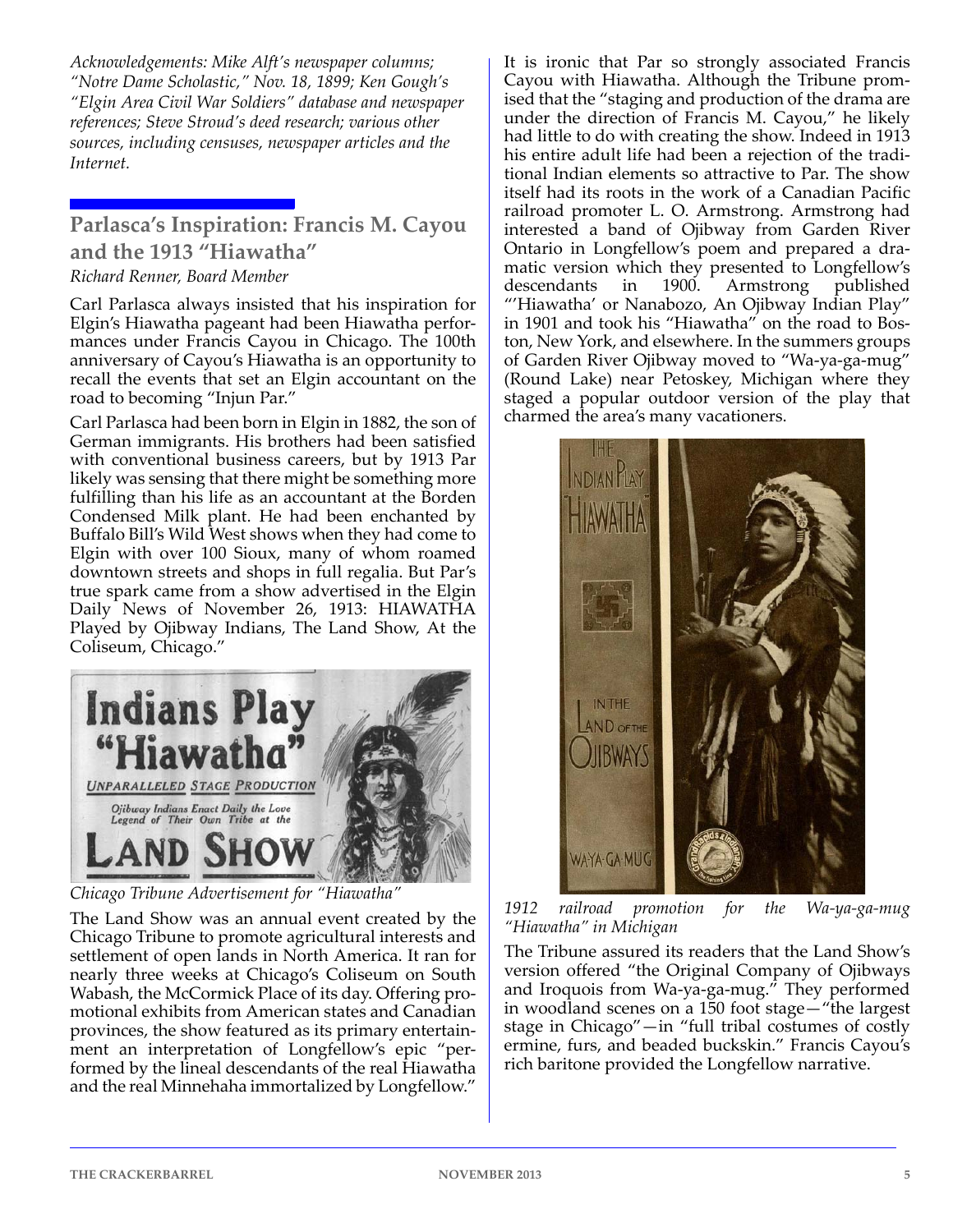When Francis Mitchell Cayou got involved with "Hiawatha" he was a 35‐year‐old member of the Omaha tribe who had spent nearly 20 years in the pub‐ lic limelight away from his Nebraska roots. As a teen‐ ager he attended the Carlisle Indian Industrial School in Pennsylvania. Carlisle had been founded to remove young Indians from their reservations and traditional ways and promote their assimilation into modern America. Its founder had said he wanted to "kill the Indian and save the man." Carlisle graduates were intended to be educated, articulate, sober, and the very antithesis of Buffalo Bill's "show Indians" with their war whoops and headdresses.

Cayou embraced Carlisle's mission. A popular singer and star halfback on the school's renowned football squad, he often spoke for the team at events accompa‐ nying its games against top universities across the country. After a particularly epic performance against Yale in 1896, the 18‐year‐old told his audience that the reservation system was degrading Indians and that their "only hope is to live among the whites, be edu‐ cated and adopt their ways."

Cayou lived his message. After Carlisle he attended the University of Illinois, starring on its track and foot‐ ball teams before entering a successful career coaching at Wabash College and Washington University. His life inspired a Broadway play and even his romances received headline attention. In 1913 he had just left Washington University and was starting a sales position with the Spaulding sporting goods firm. He was one of the few Indians in Chicago, indeed one of the few Americans anywhere, to have successfully mastered the growing media and celebrity‐driven enter‐ tainment culture of the new century, and he was the perfect choice to manage the Land Show's drama and help its performers navigate the big city.



*Francis Cayou, circa 1904*

Touting the authenticity of the Land Show's "Hiawatha," The Tribune claimed that "no band of white actors, how‐ ever famous, however talented, could possibly interpret this story as it is interpreted by these primitive people…" Par, of course, found something in those "primitive peo‐ ple" that inspired him to take up that challenge, but it would be nearly fifteen years before he mounted his own version. Meanwhile, the lives of Cayou and Parlasca crossed again ten years later in an event Par always cred‐ ited as having introduced him to genuine Indian dancing.



The occasion was the 1923 celebration of American Indian Day, the fourth Friday in September set aside by the Illinois legislature in 1919. By then Par had extricated himself from accounting and was the Exec‐ utive of Elgin's Boy Scouts. Finding Indians "the sym‐ bol of the free, full, fine life in the out‐of‐doors" he already had his Scouts building tepees and perform‐ ing the "Battle of Wounded Knee" at their summer camp at Idlewild along the Fox River. But it was only in September at the Deer Grove Forest Preserve near Palatine that Par encountered a real Indian doing the real dancing he wanted to emulate. Par had taken two truckloads of Elgin Scouts to the last day of the three‐ day event to help manage traffic and join the thou‐ sands of others enjoying authentic Indian dancing and tribal pageantry. Here Par met Edward Little Chief, a grandson of Sitting Bull and experienced Indian dancer who would serve as Par's instructor and men‐ tor until his death in 1928. The Palatine pow‐wow was conducted under the auspices of the Chicago Histori‐ cal Society's Indian Fellowship League. The League's president was Francis Cayou.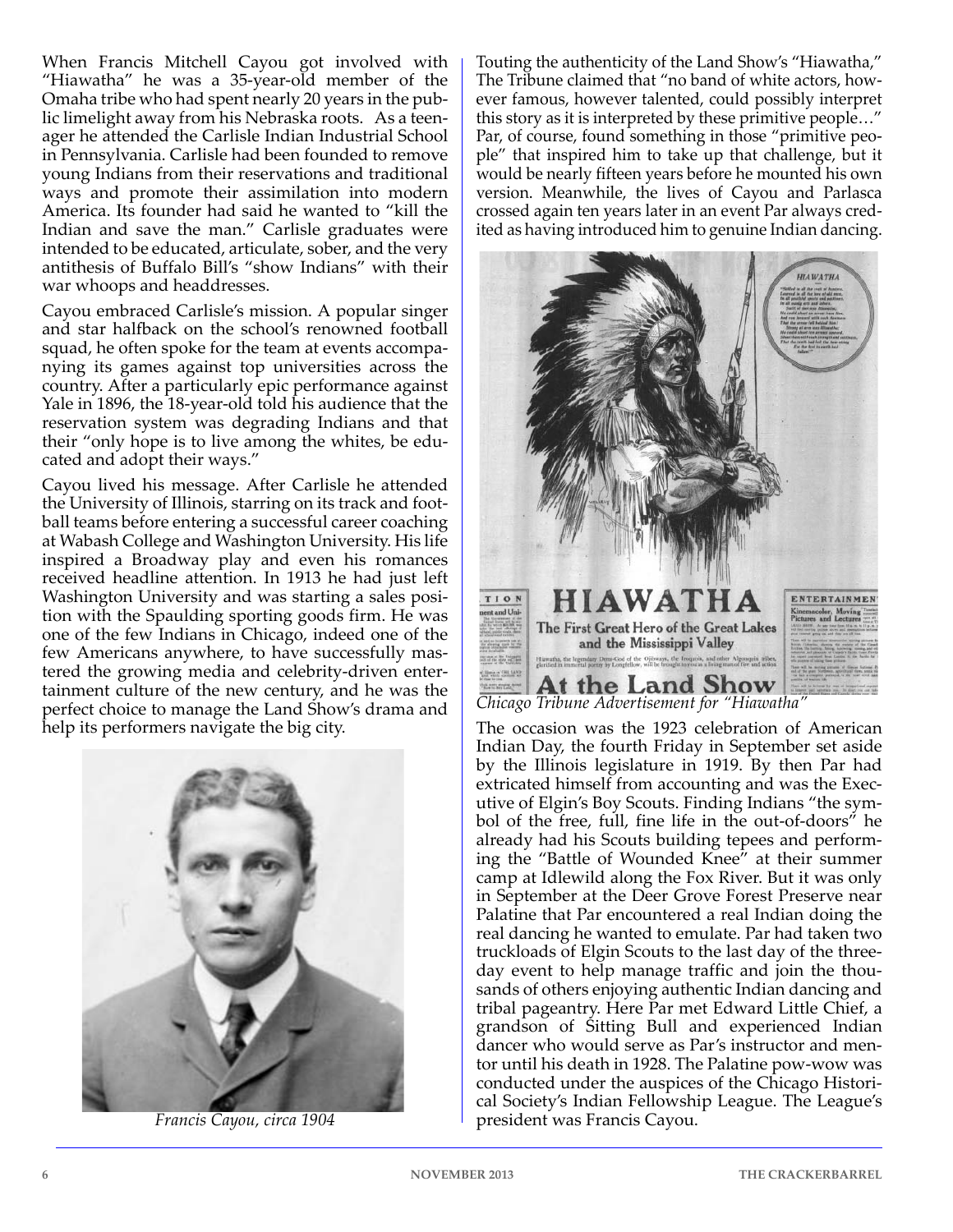

Finally, Par was not the only young white man from Illi‐ nois to find inspiration in the Grand River Ojibways' ver‐ sion of "Hiawatha." The Hemingways of Oak Park annually summered at Petos‐ key, Michigan, and their son Ernest and his sisters always<br>looked forward to the looked forward to<br>Hiawatha performa performances. Ernest Hemingway used Garden River Indians in his earliest fiction. One biogra‐ pher believes his Petoskey experiences encouraged Hemingway to see the Indian

*Francis Cayou c. 1919*

as "a man of the outdoors, absolved from the pieties and frustrating inhibitions of the white man" and a convenient medium for Hemingway's own rebellion against his family and its Oak Park values.

## **26th Annual Cemetery Walk Recap** *Laura & Steve Stroud*

This year's cemetery walk was a huge success in so many ways. The weather cooperated and gave us a beautiful sunny fall day. We had close to 600 visitors again this year. (And we didn't run out of booklets!) We brought in \$7,159.44 and after expenses netted \$5,241.91. We heard many favorable comments from our guests.



*Treasurer Bill Briska as Louis Blum*

Our actors shared stories of the lives of several Elginites. August Conte portrayed Edward Szula, Linda Rock portrayed Mary E. Stewart, Traci Ellis por‐ trayed Polly Rutland, Rick Ellis portrayed Levi Ten‐ nant, Bill Briska portrayed Louis Blum and Bonnie Conte portrayed Annie Tallent. We also had three vignettes: Dr. Benjamin Browne portrayed by Jim Anderson and Andrew Ross, story of the common grave area given by Sara Ellen Anderson and Emma Marston, and George M. Peck portrayed by George Rowe.

Their stories ranged from a professional parachute jumper to two people born into slavery, a proprietor of an Elgin institution—Blum's Ice Cream parlor, the first women to enter the Black Hills in the Dakota Territory, a beautiful redhead who was the daughter of Phineas Smith of the dairy industry, and Dr. Benjamin Browne, founder of Judson College.



*Traci Ellis as Polly Rutland*

We also had students volunteer from Mr. Devine's history class at Elgin High School. They greeted visitors, shadowed some of the guides, and two students even helped out at the gravesites of Annie Tallent and George M. Peck.

We thank everyone who worked and supported the cemetery walk. A special thank you to Anne LoCascio for her work on the flyers, posters and booklets.

We appreciate the support from all of the sponsors and contributors who faithfully donate every year.

If you missed the walk, a DVD produced by John Fleener of Elgin Academy is available for sale in the Museum store. Pick one up and enjoy an hour of "liv‐ ing history." You will not be disappointed.